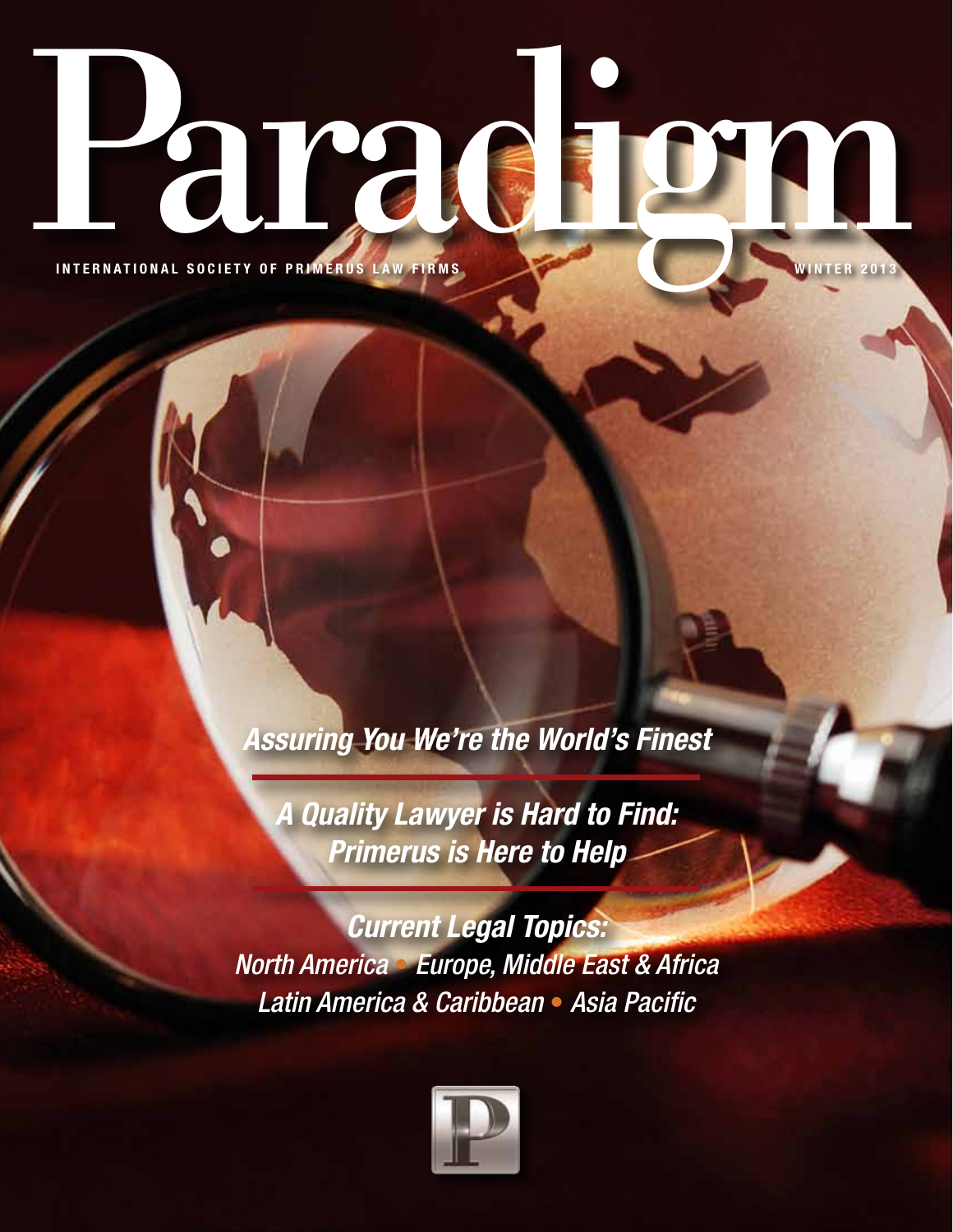



William Mason Brittany Brent Smith

## Agricultural Contract Clauses for Supplying Energy Crops to the Biofuels Industry

As important as technology advancement and biorefinery business formation are to the future of the biofuels industry, success is also wholly dependent on enormous quantities of biomass being produced by America's farmers. The purpose of this article is to further thinking and discussion on the essential terms of biomass supply arrangements among all parties – farmers, biorefinery owners, seed suppliers, feedstock supply companies, bankers, lawyers and public officials. Many interests must be balanced:

- Contracts for energy crop supply must be competitive and fair to farmers in the short- and long-term to attract the required quantities and quality of switchgrass, miscanthus, sorghum, agricultural residues and other energy crops.
- Biomass conversion facilities are dependent on reliable, uniform, and economical feedstock, and energy crop supply arrangements must address those requirements over the life of the facility.

- Bankers and investors providing biomass conversion project financing demand assurance of feedstock supply for the life of the project, and agricultural contract arrangements must provide confidence in the availability of feedstock over the long-term.
- Mother Nature dictates requirements and introduces uncontrollable variables into all parties' contract expectations. Supply contracts will fail unless they: take account of drought, storm, or other acts of God; are adapted to realistic agricultural, capital and labor input cycles, as well as requirements for planting, cultivating, and harvesting; and fit the particulars of the specified crop, for example, whether it is an annual or a perennial, or grows from a seed or a rhizome.

Traditional agricultural contracts include agreements between farmers and those that purchase or market the farmers' crops, agreements between producers and suppliers, and agreements concerning land use. Some common

**William Mason** and **Brittany Brent Smith** represent clients in a range of legal matters, including contract drafting and negotiation, technology transfer, business organizations, agriculture and alternate energy supply.

Kennerly, Montgomery & Finley, P.C. 550 Main Street, Fourth Floor Knoxville, Tennessee 37902 865.546.7311 Phone 865.524.1773 Fax wemason@kmfpc.com bbrent@kmfpc.com www.kmfpc.com

forms of agricultural contracts, elements of each, varying responsibilities of the parties, Uniform Commercial Code ("UCC") considerations, and other state statute considerations are summarized below.

North America

## **Production Contracts**

Generally, a production contract is an agreement by which a farmer agrees to sell or deliver a designated crop grown on identified acreage to a purchaser in a specified manner. The contract specifies production conditions,<sup>1</sup> quality of product, acceptable production inputs and management requirements.2 More specifically, production contracts contain provisions covering the crop's entire production process from beginning to end, often specifying planting periods, cultivation practices, and other matters intended to ensure delivery of a certain quality and quantity of the crop to the purchaser.3

The farmer in a production contract provides growing services and supplies a small part of the total production input. He or she usually does not own the crop during production; in fact, under some agricultural production contract models, title to the growing crop and to the har-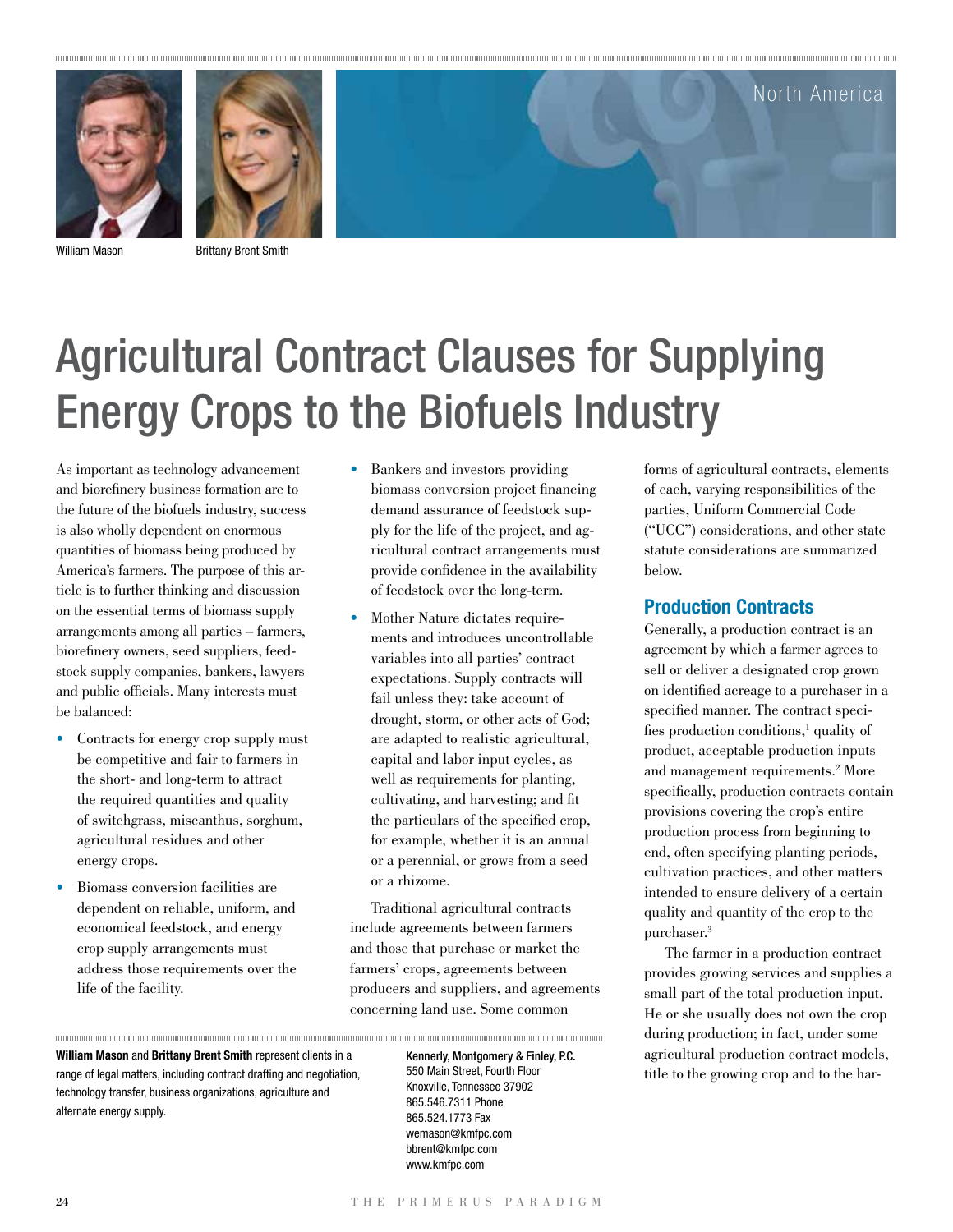vested crop is never held by the farmer.<sup>4</sup> The farmer in a production contract has a reduced production risk which may lead to lower compensation.

The purchaser in a production contract supplies and finances nearly all of the production input and usually owns the crop during production as well as after harvest and delivery. The purchaser makes all or most production decisions and maintains a managerial position, often including the right to make field visits.

Depending on the biorefinery's specifications for biomass feedstock, the project owner might take on less overall business risk if it specifies, or actually provides to the farmer, the high biomass sorghum seed to be used to establish the

## **Marketing Contracts**

Generally, a marketing contract is an agreement by which a farmer agrees to sell or deliver all of a specificallydesignated crop grown on identified acreage to a purchaser. The contract usually specifies only the price for an established quality of crop and delivery procedures for the harvested crop.5

A farmer entering into a marketing contract obtains a buyer and a price for the crop before it is harvested. The farmer supplies and finances nearly all production input and owns the crop during production. The farmer makes production decisions and assumes production-related risks. Because the farmer undertakes production risks, compensation is usually reflective of the

be fixed, or could be set by a formula that, for example, includes a factor based on the price of diesel fuel. Some cellulosic technology conversion processes are designed to handle biomass derived from a specific energy crop or with other specified delivery requirements. In that case, the marketing contract might specify that crops must be grown from a specified seed, or that the biomass must be delivered to the supply contractor with no more than a certain percentage of moisture content, or that it must be delivered in square bales.

## **Uniform Commercial Code vs. Other State Law**

The UCC governs the sale of goods, including agricultural products.6 Both



crop, requires the farmer to follow specified agricultural schedules and practices in planting and cultivating the crop, specifies the fertilizer to be applied and its schedule, and provides a harvesting contractor to cut, weigh, and retrieve the biomass from the field. Due to the purchaser's extensive control over the details of the farm operation, the farmer has reduced risk of production as well as significantly less investment, and is therefore less likely to be subject to loss in the event of drought, flood or other crop failure.

market value for the crop.

The purchaser in a marketing contract buys a known quality and quantity of a crop for a negotiated price. The purchaser does not own the crop until it is harvested and delivered and exerts little influence over production decisions.

A biomass supply contractor for a cellulosic ethanol plant might enter into a marketing contract with area farmers. A farmer would agree to sell the entire crop on a particular 500 acres to the supply contractor for three years for a specified price per ton. The price could

production and marketing contracts are for the sale of agricultural products and are therefore governed by the UCC. State statues may also specifically govern agricultural contracts, which provides for the possibility of conflicting laws.

State statutes that are consistent with the UCC may supplement, but ordinarily do not supplant, its provisions. To be consistent with the UCC, a state statute must be consistent with the text as well as the purposes and policies of the UCC, which are: (1) to simplify, clarify and